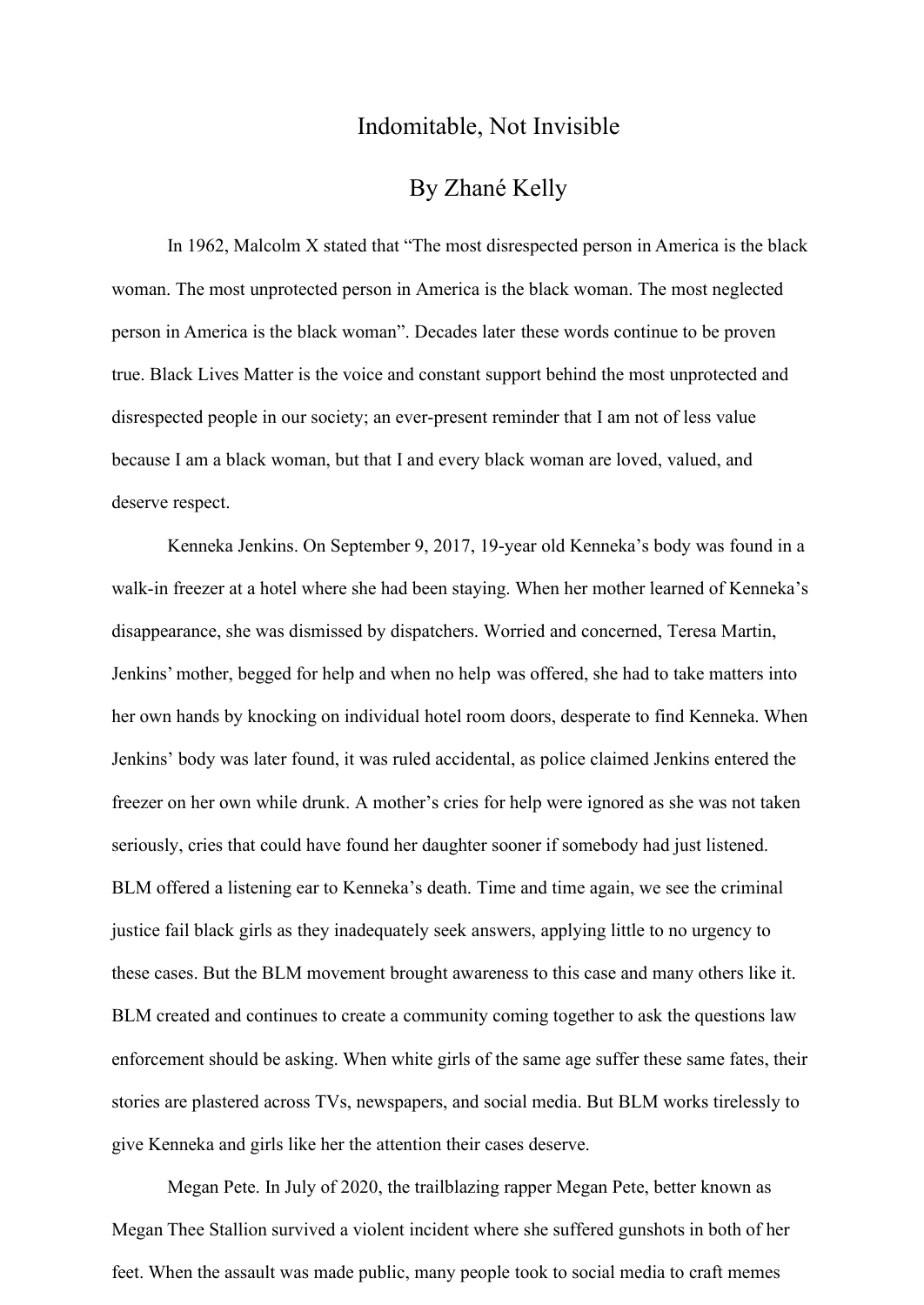and jokes surrounding the shooting. Even celebrities participated in diminishing the violence against Megan by posting jokes rather than offering their support. We live in a society where the pain of black women is constantly reduced to being the lifeline of insurmountable jokes. Society was quick to forget that Megan and black women are also human beings; people who laugh and cry like everyone else. As black women, we are forced into the complex narrative of strong black women. When faced with times of trauma and persecution, this narrative fixes the blame on us, putting us at fault whilst excusing everyone else from responsibility. Black women are strong because we have never had anyone to be strong for us. But this is where BLM reminds us that black women too feel pain, we too experience failures and struggles, we too face emotional turmoil. The movement worked and continues to work to offer the love and support victims of violence deserve. It is the reminder that the mental health, just as well as the physical health of black women matters. It has established a community where black women are allowed to be human.

Dr. Susan Moore. On December 20th, Dr. Susan Moore died due to complications from COVID-19. In a gut-wrenching video uploaded shortly before her death, Moore expressed the racism she experienced at the Indiana hospital where she was being treated, as her healthcare providers ignored and dismissed her complaints of pain and discomfort. Unfortunately, this situation is not new to black women. The pain of black women is even ignored by those who swore an oath to help them. With black mothers dying in childbirth at three times the rate of white mothers, BLM is the voice shouting to society that this should not be considered normal. BLM is a demand to dismantle the systems that seek to devalue black worth and keep us in a state of oppression.

The three words behind the name of this movement hold immeasurable power. Black Lives Matter is a declaration that black lives are not worth less than others. It is the spotlight we need on anti-Blackness across the globe. It is a community where black women like